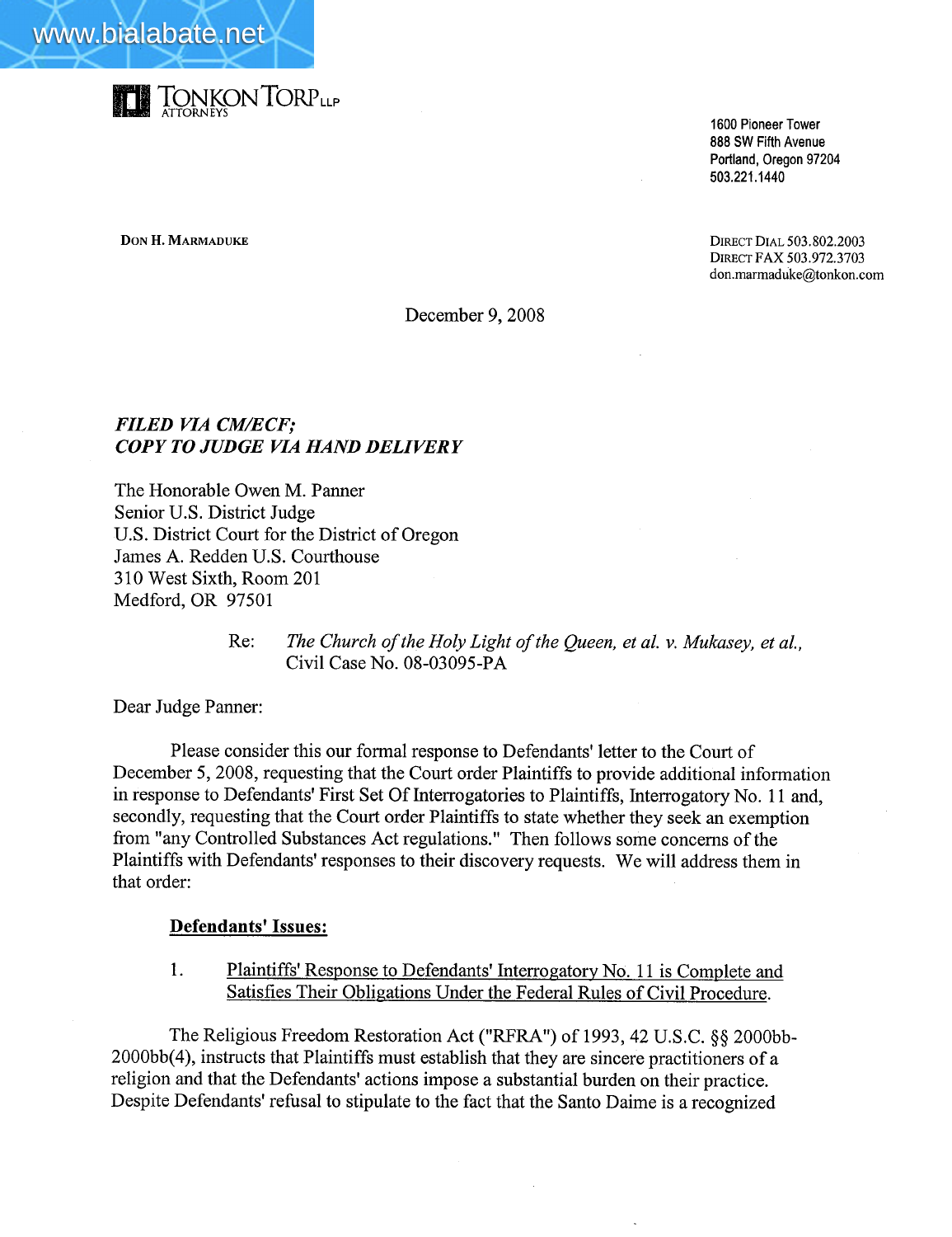religion and that the banning of the tea is a substantial burden on their religious practice, these facts are beyond dispute.

Having demonstrated through the Declarations and Amended Witness Statements of Plaintiffs, their experts, and by reference to the Defendants' own admissions in the  $O$  Centro v. Ashcroft, Civ. No. 00-1647 JP/RLP (D. N. M.), litigation that the UDV plaintiffs, by similar showings, established their prima facie case, the Governent "may substantially burden a person's exercise of religion only if it demonstrates that application of the burden to the person--(1) is in furtherance of a compelling government interest... The term 'demonstrates' means meets the burdens of going forward with the evidence and of persuasion.)" Gonzales v. O Centro Espirita, 546 U.S. 418, 428 (2006). We demonstrate below that Defendants' request is not for critical evidence in support of their affirmative defense and certainly not for evidence dire enough to place innocent people in jeopardy of the Defendants' threats based upon their own erroneous position that importing the tea for sacramental use in religious ceremonies is ilegaL.

Defendants' Interrogatory No. 11 states:

Describe in detail any and all groups, including but not limited to groups that are recognized and/or registered by CHLQ and/or CEFLURIS, that import, distribute, process, use, and/or consume ayahuasca and describe in detail any and all differences and/or similarities among these groups, including but not limited to those groups' use of ayahuasca.

Plaintiffs responded:

OBJECTION: Plaintiffs will not reveal any information regarding any persons or organization, if any, that might use the sacred Daime tea. See NAACP v. Alabama, 357 U.S. 449 (1958).

ANSWER: CHLQ does not "recognize" or "register" any "groups." Furthermore, the only Churches that may use the sacred Daime tea in Oregon are the Oregon Churches mentioned in the Complaint.

Plaintiffs' response was truthful and candid. Plaintiffs properly refused to provide any information that would expose other citizens who may take the Sacred Daime tea to having their sacrament seized, being arrested by Defendants and threatened with criminal prosecution for practicing their religion, as Mr. Goldman was. Ŷ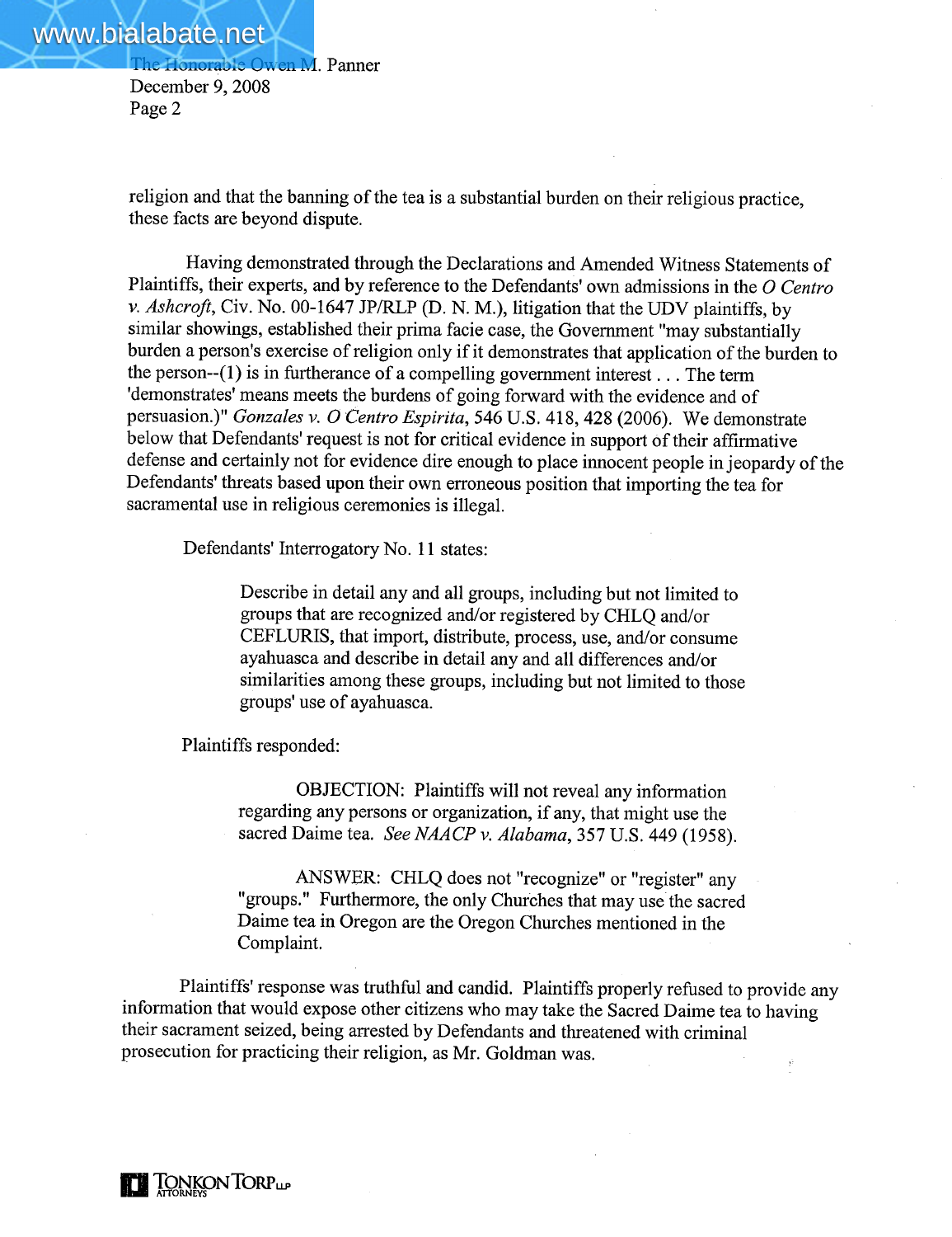The NAACP Court could well have been directing the following to the Defendants in this case, when it stated, at page 458:

> The Association both urges that it is constitutionally entitled to resist official inquiry into its membership lists, and that it may assert, on behalf of its members, a right personal to them to be protected from compelled disclosure by the State of their affiliation with the Association as revealed by the membership lists. We think that petitioner argues more appropriately the rights of its members, and that its nexus with them is sufficient to permit that it act as their representative before this Cour. In so concluding, we reject respondent's argument that the Association lacks standing to assert here constitutional rights pertaining to the members, who are not of course parties to the litigation.

And, at page 462:

This Court has recognized the vital relationship between freedom to associate and privacy in one's associations. When referring to the varied forms of governmental action which might interfere with freedom of assembly, it said in American Communications Assn. v. Douds, supra, at 402: "A requirement that adherents of particular religious faiths or political parties wear identifying armbands, for example, is obviously of this nature." Compelled disclosure of membership in an organization engaged in advocacy of particular beliefs is of the same order. Inviolability of privacy in group association may in many circumstances be indispensable to preservation of freedom of association, particularly where a group espouses dissident beliefs. Cf. United States v. Rumely,  $supra$ , 345 US at pp. 56-58 (concurring opinion).

Defendants have failed to offer any evidence or present any legal arguments which could possibly justify this Court ordering the named Plaintiffs in this litigation to reveal any information about other believers who may be practicing their religion underground because ofthe Defendants' refusal to recognize and honor the religious practices of the Santo Daime.

In their Trial Brief, Defendants argue:

Here, at most, Plaintiffs have the opportunity to demonstrate at trial the sincerity of these six individual named "claimant[s] whose sincere exercise of religion is being substantially burdened. . . . A prima facie case under RFRA can only be established by

**DE TONKON TORPLE**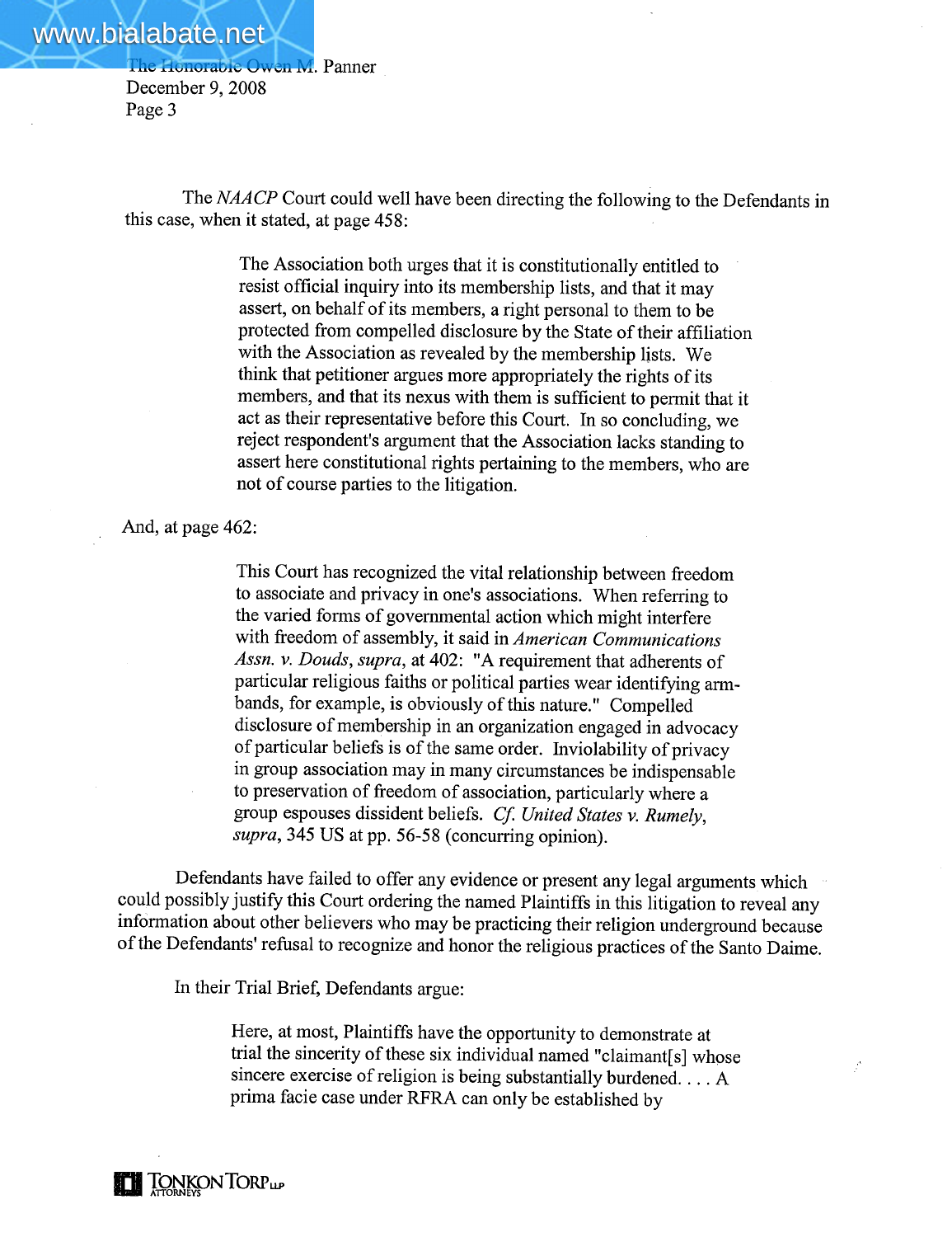www.bialabate.net

Page 4

The Honorable Owen M. Panner December 9, 2008

> demonstrating the sincerity of religious exercise for each individual, and only the six individual named plaintiffs have presented evidence raising even the specter of a valid claim for judicial relief under RFRA from the CSA. . . . Therefore, should the Court determine any relief is appropriate under RFRA, that relief may be limited to those few individuals for whom Plaintiffs succeed in establishing sincerity of religious exercise."

Def. Trial Brief at 8. Defendants' current position is interesting at best. Defendants argue that the Plaintiffs in this case must give out information about other citizens who may be members taking the sacrament in a Santo Daime Church someplace else in the United States because, "If anyone other than the named plaintiffs seek relief from this Court, then they too should respond to discovery and attempt to satisfy their prima facie case under the Religious Freedom Restoration Act". (Emphasis supplied.) First, non-parties to this action would not be responding to discovery under the Federal Rules of Civil Procedure, unless pursuant to subpoena. It simply defies any reading of the Rules to argue a non-party who may have similar interests to a party must seek to intervene and provide evidence of their own prima facie case. Second, while Defendants, on the one hand, are arguing that this case is limited to the six plaintiffs, they, on the other hand, are also arguing that other possible Santo Daime members in the United States must intervene in this litigation, and if they don't do that, then the Plaintiffs in this case must reveal information so the government may pursue these innocent people, because it takes the position that importation and ingestion of the tea for sacramental use in religious ceremonies is illegal.

Defendants next argue that "if Plaintiffs do not provide this information then Defendants cannot reasonably be expected to respond with evidence of the government interests that would be implicated if Plaintiffs were seeking relief for unnamed affiliates and organizations." First, Plaintiffs are not seeking relief for "unnamed affiliates and organizations." Second, Defendants are arguing that if Plaintiffs do not provide information about persons or groups of persons who are not parties to the existing litigation, then the Defendants will be unable to know what interests of theirs might be affected. However, if such parties were to file suit, the Defendants would have an opportunity to discover whether they have compelling governmental interests or not.

Plaintiffs have never indicated that they are representing any Santo Daime people outside of Oregon. Defendants have consistently argued that they cannot do so. Defendants have not demonstrated that the "detailed" information they seek will assist in their affirmative "compelling interest" defense. And even if they had, they would then have to demonstrate that this information was so crucial to that defense that the religious privacy of these people who would be put in jeopardy was secondary.

We respectfully suggest that the Defendants' request be denied in its entirety.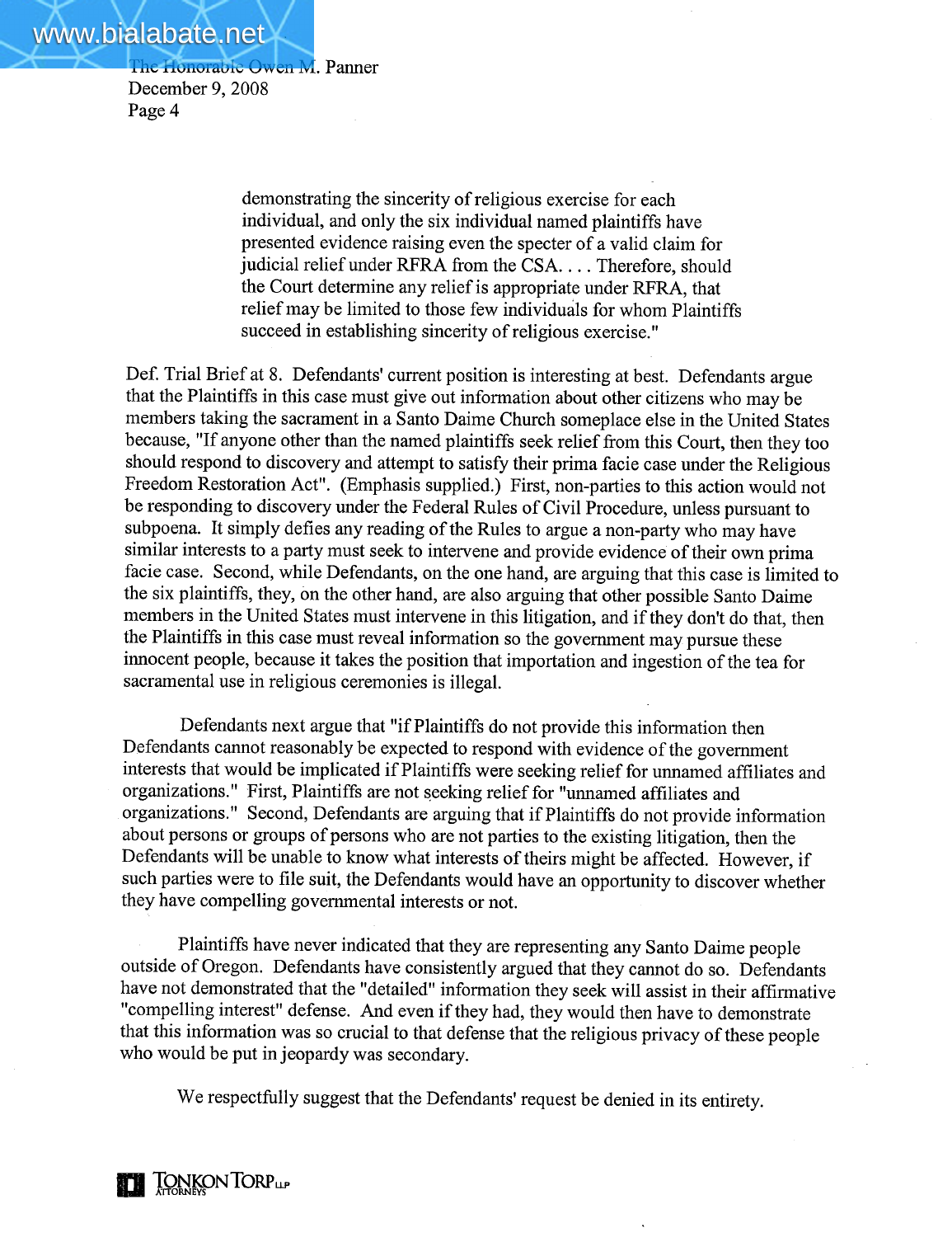# 2. Plaintiffs Have Answered Interrogatory No. 12 and their Objections are Valid.

Defendants' Interrogatory No. 12 asks:

State whether you contend that any statutory provision of the Controlled Substances Act, 21 U.S.c. §§ 801-971, or any regulation promulgated pursuant to the Controlled Substances Act, 21 C.F.R. § § 1300-1316, that does not in and of itself explicitly ban Plaintiffs' use of ayahuasca nonetheless violates any statutory or constitutional rights of Plaintiffs, including but not limited to those rights conferred by the Religious Freedom Restoration Act. Your answer should include the identification of each and every statutory provision and/or regulation that you contend violates any statutory or constitutional right of Plaintiffs and a detailed description of the burden imposed by each and every individual statutory or regulatory provision.

OBJECTION: This is a contention interrogatory calling for legal opinion and it is vague.

ANSWER: Plaintiffs incorporate by reference Plaintiffs' Memorandum in Support of Motion for Preliminary Inunction, which answers this inquiry. Plaintiffs have not alleged in the Complaint that the CSA violates their rights.

Defendants complain that "it is not clear whether Plaintiffs are seeking relief from any (CSA) regulations that do not, by themselves, constitute a ban on their use of ayahuasca." What could be more clear than the plaintiffs' Answer: "Plaintiffs have not alleged in the Complaint that the CSA violates their rights." This obviously includes CSA's regulations as well. That should be the end of it. Indeed, one need only look at the prayer for relief in the Complaint. The prayer seeks relief from the ilegal actions of Defendants in banning the tea. It does not seek any relief regarding the CSA or its regulations. The CSA regulations are irrelevant to Plaintiffs' prima facie case. Plaintiffs do not seek either injunctive or declaratory relief that any CSA regulations apply or do not apply to their sacramental use of the tea in religious ceremonies.

Furthermore, in the  $UDV$  case, the Defendants have taken the position that the CSA regulations are not an issue when the government is trying to completely ban the tea, which

 $\lambda$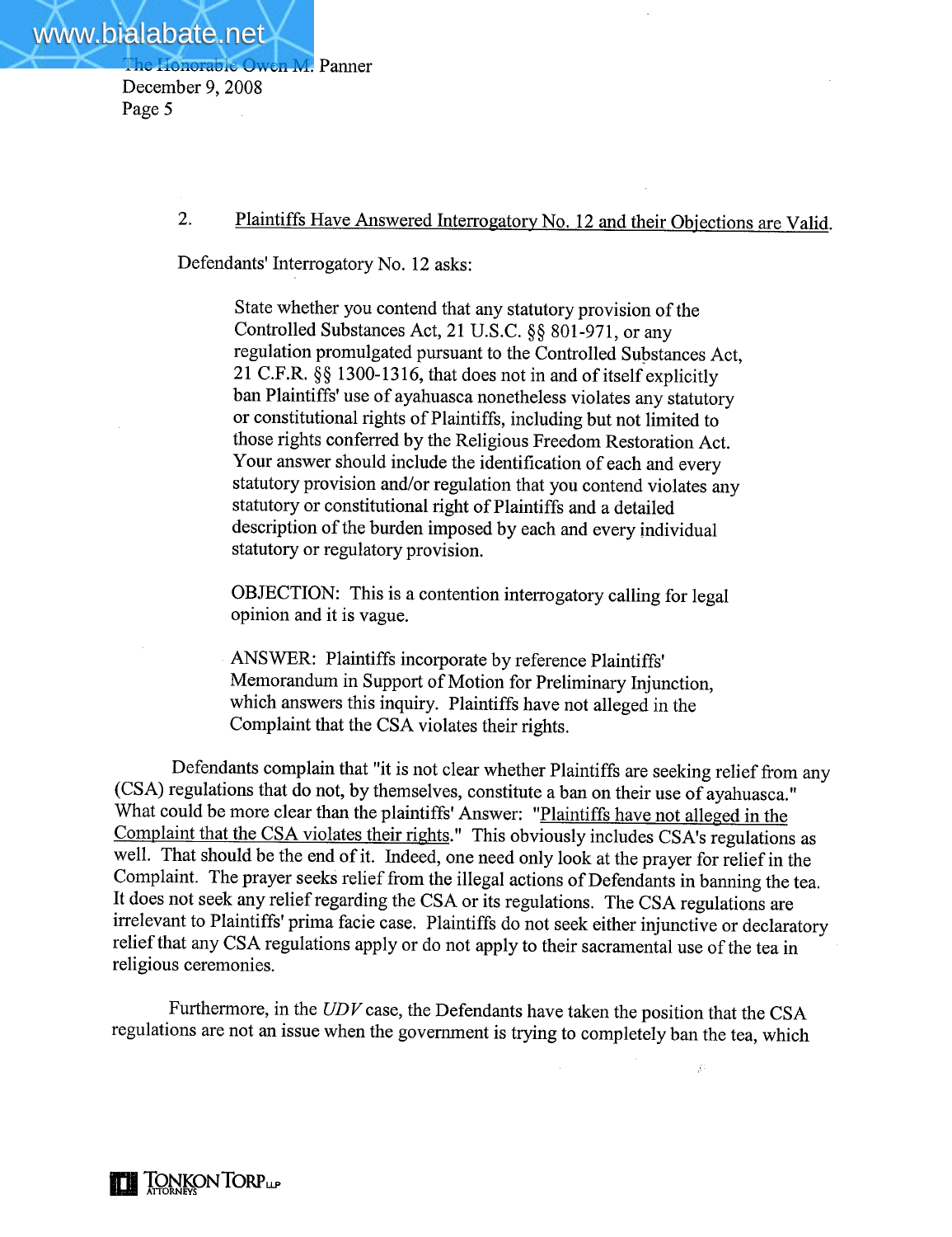we think is the case here.<sup>1</sup> Defendants recently argued, in the  $UDV$  case, that:

A sharp distinction must be drawn between Phase I of this litigation, which concerned the government's attempt to ban Plaintiffs' use of hoasca, and Phase II of this litigation, which concerns a challenge to the governent's authority to regulate Plaintiffs' use of hoasca. United States Customs officers had seized a shipment of hoasca to Plaintiffs, thus creating an actual dispute concerning the government's ban on any use of hoasca.<sup>2</sup>

While Defendants do not advise the Court of it in their letter, Defendants recently took the position in the  $UDV$  case that  $all$  of the regulations apply to the UDV plaintiffs. (Emphasis supplied.) The following took place at a hearing before Judge Parker:

> Judge Parker: Why is it difficult for the government to have someone tell the plaintiffs "These are the regulations that we intend to apply to your use of hoasca...."

Mr. Beane: The government's position is that all, if someone is a legal importer of a controlled substance, all. . . of the regulations. . . on their face. . . apply regardless of what the purpose for the use of that controlled substance is. It doesn't matter if it's for religious purposes.3

But Defendants' position thus far in this litigation is that Plaintiffs are an illegal importer of the tea and seek to ban it entirely, so there is no need to grapple over which CSA regulations, if any, might or might not apply. In the  $UDV$  case, Defendants began their arguments over the CSA regulations only after Judge Parker's injunction was affirmed by the Supreme Court.

<sup>3</sup> O Centro v. Ashcroft, Transcript of Hearing of April 9, 2008 at 19.

<sup>&</sup>lt;sup>1</sup> Because Plaintiffs have still not received Defendants' Answer to their Complaint.

<sup>&</sup>lt;sup>2</sup> Def. Motion To Dismiss Amended Complaint, O Centro, 00-cv-1647 JP/RLP (D. N. M. November 21,2007) at 25.

Defendants' Reply Memorandum in Support of Their Motion to Dismiss, No. 00-cv-1647 JP/RLP, April 1, 2008, at 5 (hereinafter "Def. UDV Motion").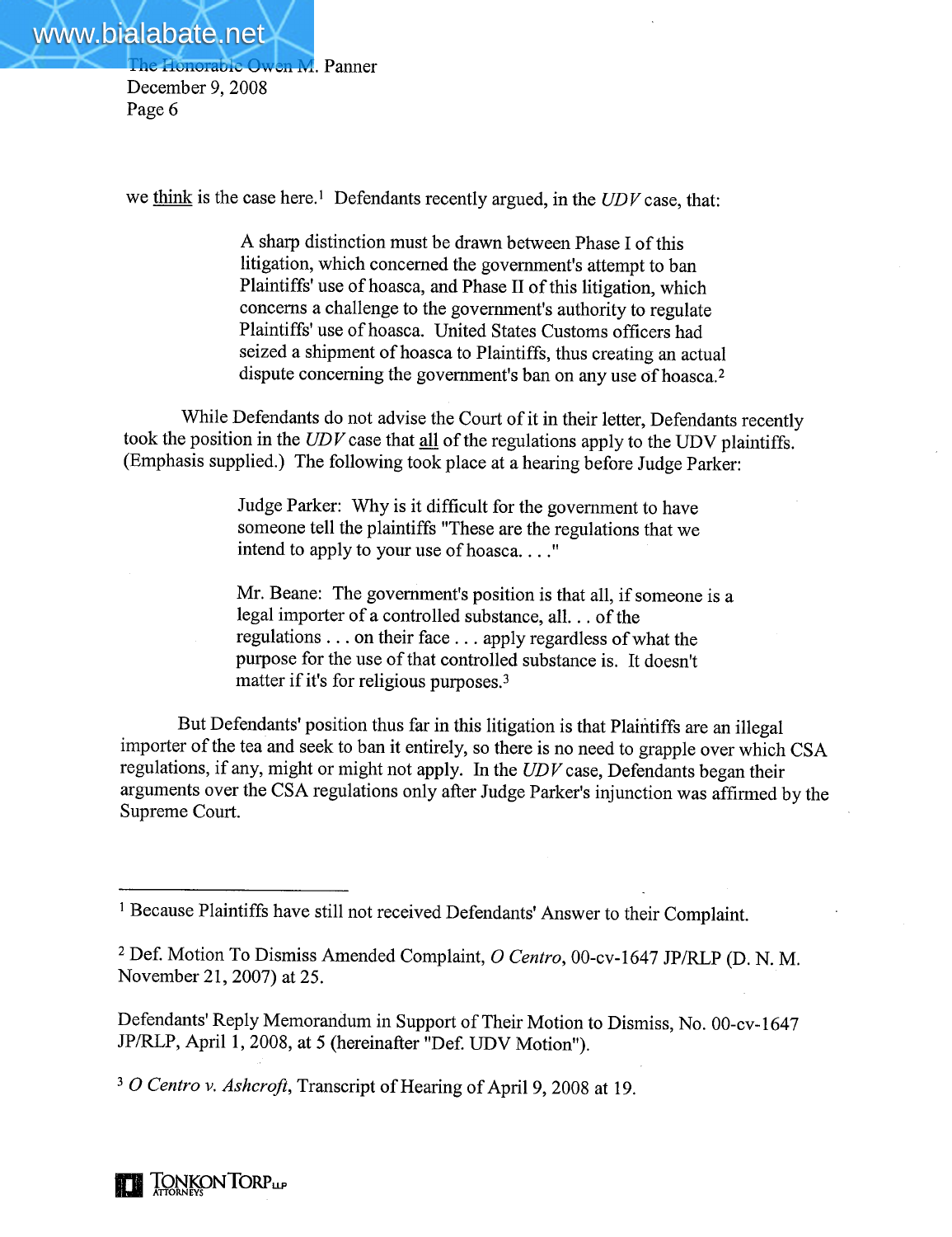Defendants concede that Plaintiffs: "(H)ave argued that the CSA regulations would not apply to them if they were to obtain relief."4 See p. 3, Beane December  $5<sup>th</sup>$  letter.

But defendants add more. It appears as though the Defendants have an agenda that includes goading the Plaintiffs into challenging the CSA rather than the Defendants' actions in banning the tea. Another extraordinary concession, while not entirely clear, follows:

> In Defendants' view, the central issue in this case is not whether Plaintiffs engage in 'drug use' or 'non drug use,'<sup>5</sup> but instead whether RFRA would or would not prohibit the potential application of the CSA and/or it's regulations to Plaintiffs."

Beane December  $5<sup>th</sup>$  letter, p. 3.

If Plaintiffs were engaged in "drug use," they would not be entitled to protection under RFRA. If, as is the case here, Plaintiffs are engaged in sacramental "non-drug use," they are protected under RFRA. By arguing that this crucial distinction is not a "central issue in the case," Defendants seem to be conceding that whether or not the government has a compelling interest in banning the tea is not the central issue in this case.

Defendants are how arguing that the central issue in this case is whether, as a matter of law, "RFRA would or would not prohibit the potential application of the CSA and/or its regulations to plaintiffs." In view of this, we respectfully suggest that the Court reconsider the posture of the case.

The Defendants further state: "Defendants set forth their compelling interest in full compliance with the CSA regulatory scheme in their trial brief." This has to mean "in Plaintiffs' full compliance with the CSA regulatory scheme." (Emphasis ours.) In other words, Defendants appear to be abandoning the position they stated in Eric Beane's September 15, 2008 letter to Roy Haber that "Defendants can state now that the federal governent has a compelling health and safety interest in baning the use of ayahuasca, as well as a compelling interest in preventing the diversion of ayahuasca to non-religious use." That letter did not claim a compelling interest in Plaintiffs' "full compliance with the CSA regulatory scheme." Defendants have consistently argued in the  $UDV$  case that the CSA regulations are not relevant when the government seeks to ban the tea in its entirety. Therefore, it seems undeniable that Defendants have abandoned the position set forth in the September  $15<sup>th</sup>$  letter that the government has health, safety and diversion interests in banning the tea.

<sup>4</sup> Consistent with their Answer to this Interrogatory No. 12.

<sup>5</sup> In which case the number and type of witnesses may change drastically.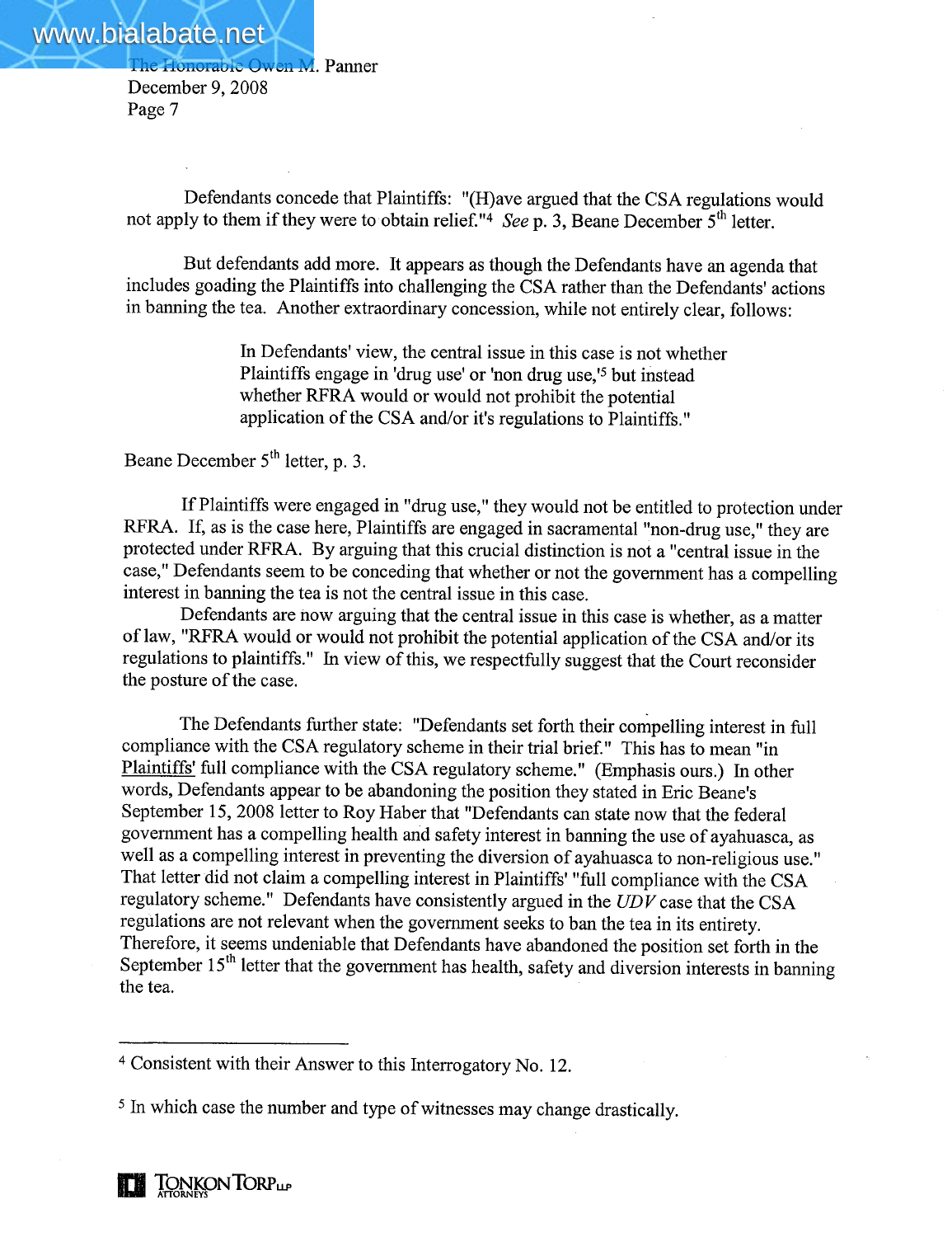Defendants' insistence that Plaintiffs are required to advise the Court and the Defendants of CSA regulations that Plaintiffs claim burden their religious practice is simply misplaced for this case at this time. Plaintiffs have already answered that they are not challenging CSA regulations. While this is not really the forum for restructuring this litigation, it appears to be the vehicle that Defendants have chosen to use. However, these issues having been raised, prompt attention to them is warranted.

### Plaintiffs' Issues:

Defendants' Responses to Plaintiffs' Discovery Requests

INTERROGATORY NO.7: State what evidence you have, if any, that any Daime or hoasca tea has ever been diverted from sacramental use to non-religious use, including in your answer, without limitation, the witnesses and/or documents that support your answer.

OBJECTIONS: Defendants object to this Interrogatory as overbroad, vague and unduly burdensome, as it is not limited in scope by time or geographical region, and does not adequately define "diverted," "sacramental" or "non-religious" use. Furthermore, the use of the term "sacramental" assumes facts not in evidence, including assuming that all members/participants in tea ceremonies associated with CHLQ are sincere adherents to a religious practice. Defendants further object to this Interrogatory to the extent it seeks information protected by privilege.

RESPONSE: See response to Interrogatories 1 and 5 above and 14 below. Additionally, Plaintiffs' ilicit importation of ayahuasca outside of the closed regulatory system created by the CSA has deprived Defendants of sufficient factual basis to form an opinion as to the amount of ayahuasca which has been imported, or to confirm its chain of custody or confirm the nature of íts consumption for purportedly religious purposes. Defendants further state that responses to this interrogatory will be addressed in detail through Defendants' witness statements and exhibits.

Defendants' claim that Plaintiffs have deprived them of evidence to answer is nonresponsive. Either they have evidence that the tea has been diverted from sacramental use or they do not. Plaintiffs are entitled to a responsive answer.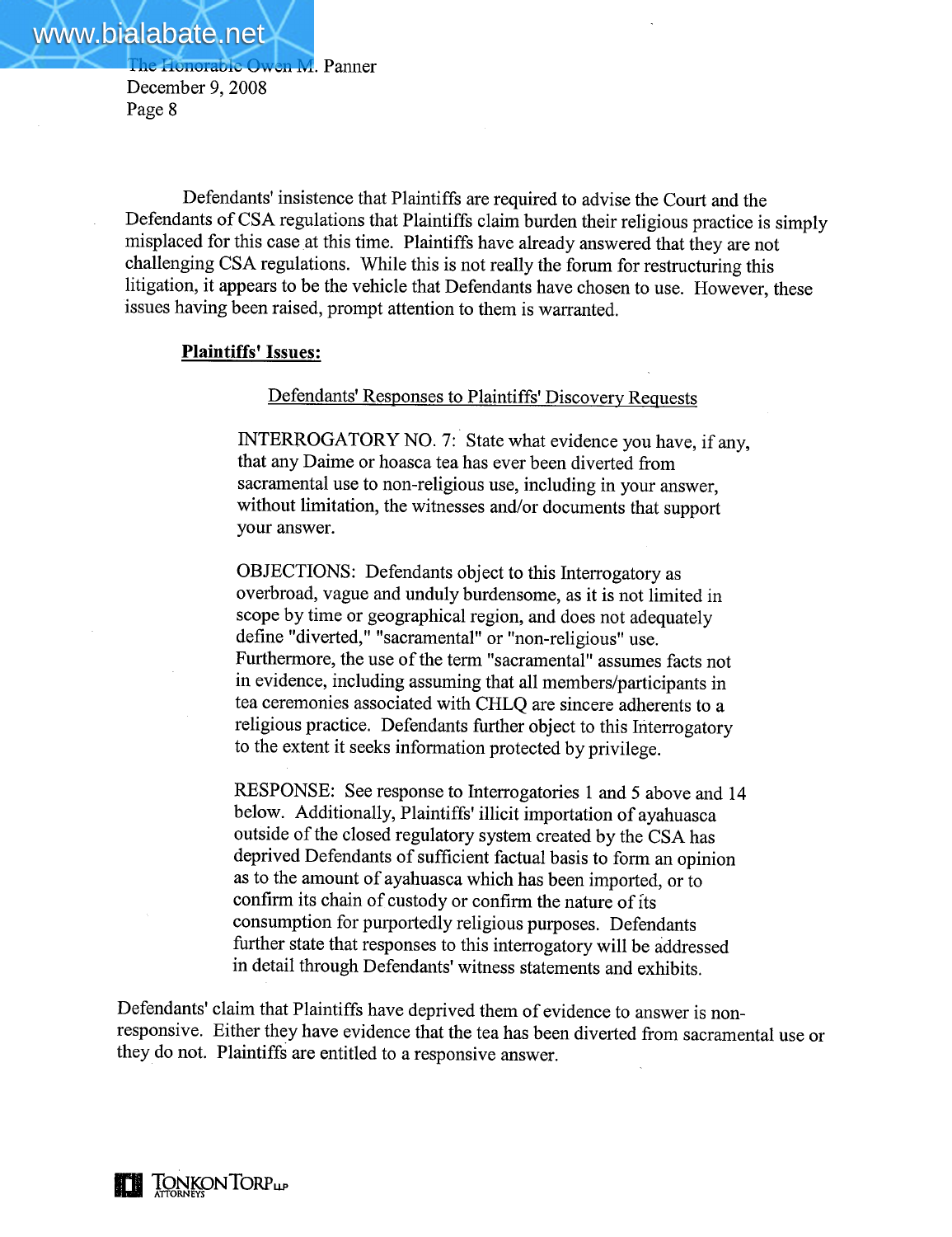The Honorable Owen M. Panner

December 9, 2008 Page 9

> INTERROGATORY NO.8: State what evidence you have that any peyote has been diverted by any member of the Native American Church to non-religious use, including in your answer the witnesses and/or documents that support your answer.

OBJECTIONS: This Interrogatory is not reasonably calculated to lead to the production of admissible information. It seeks information which is not relevant and is therefore per se burdensome.

The evidence sought is not irrelevant. In the  $UDV$  case, Defendants were asked the identical question and did not object. See:

> INTERROGATORY NO. 17: State what evidence you have that any peyote has been diverted by any member of the Native American Church to non-religious use, including in your answer the witnesses and/or documents that support your answer.

RESPONSE: Defendants respond that, without having searched the files of the 94 U.S. Attorneys Offices, Defendants have no evidence of any peyote having been diverted by any member of the Native American Church to non-religious use.

O Centro v. Ashcroft, (D. N. M., Civ. No. 00-1647 JP/RLP). Defendants Response to Plaintiffs First Set of Interrogatories, October 19,2001.

Plaintiffs believe that evidence regarding diversion or lack thereof of peyote and hoasca tea is relevant to the validity of Defendants' claims that they have a compelling interest in banning the tea from the State of Oregon.

Defendants have acknowledged that they "bear the burden of demonstrating a compelling interest as part of its affrmative defense at trial on the merits. (The term 'demonstrates' means meets the burdens of going forward with the evidence and of persuasion.)" Gonzales v. O Centro Espirita. 546 U.S. 418, 428 (2006). The mere invocation by the Defendants that they have a compelling interest in the diversion of the Daime tea is insufficient to satisfy the evidentiary requirements to carry the heavy burden imposed by RFRA.

It is relevant and indeed crucial to an enlightened decision regarding Defendants' affirmative defense for the court to obtain evidence of how the governent previously acted under similar circumstances regarding those specific interests that Defendants now allege are compellng. Plaintiffs thus have the related right to elicit facts regarding how the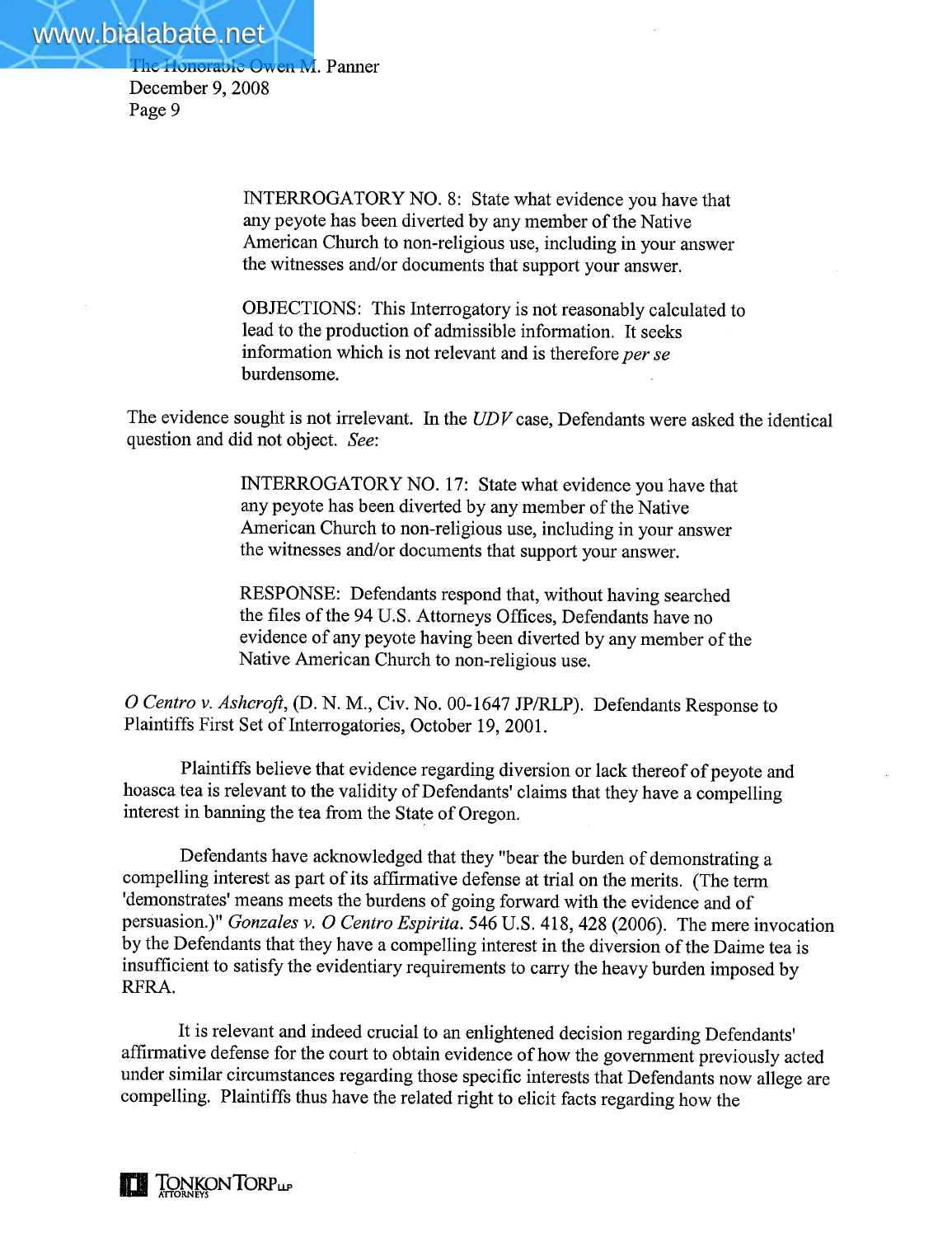government acted with regard to the  $UDV$  case and the peyote exemption. By way of example, the government argues the utterly novel theory that each and every citizen who desires to become a member of the Santo Daime Church and receive the sacrament must first satisfy the DEA of their sincerity. Def. Trial Brief at 7-9. If, on the other hand, the Defendants did not make such demands regarding the UDV or members of the Native American Church, the Court might well determine that the Defendants have failed to demonstrate any compelling interest in making such a unique demand.

In examining health issues in the  $UDV$  case, the District Court permitted testimony from a witness who had attended many Native American Church services that he had never observed that any Indian children who took peyote in the Native American Church services had been harmed in any way. O Centro v. Ashcroft, (D. N. M., Civ. No. 00-1647 JP/RLP). Transcript of Hearing of November 1, 2001 at 1654.

The Supreme Court in  $O$  Centro compared the UDV to the Native American Church on both the health and safety issues to conclude that permitting the NAC members to consume peyote (mescaline) did not result in the sky falling in. This-comparison and others persuaded the District Court, Court of Appeals and the Supreme Court that the Defendants' compelling interests pleas were not supported by the facts.

> "Everything the Government says about the DMT in hoasca—that, as a Schedule I substance, Congress has determined that it "has a high potential for abuse," "has no currently accepted medical use," and has "a lack of accepted safety for use. . . under medical supervision," 21 U.S.C. §  $812(b)(1)$ —applies in equal measure to the mescaline in peyote, yet both the Executive and Congress itself have decreed an exception from the Controlled Substances Act for Native American religious use of peyote. If such use is permitted in the face of the congressional findings in  $\S 812(b)(1)$  for hundreds of thousands of Native Americans practicing their faith, it is diffcult to see how those same findings alone can preclude any consideration of a similar exception for the 130 or so American members of the UDV who want to practice theirs."

546 U.S. at 434. The Court went on:

In other words, if any Schedule I substance is in fact always highly dangerous in any amount no matter how used, what about the unique relationship with the Tribes justifies allowing their use of peyote? Nothing about the unique political status of the Tribes makes their members immune from the health risks the Government asserts accompany any use of a Schedule I substance.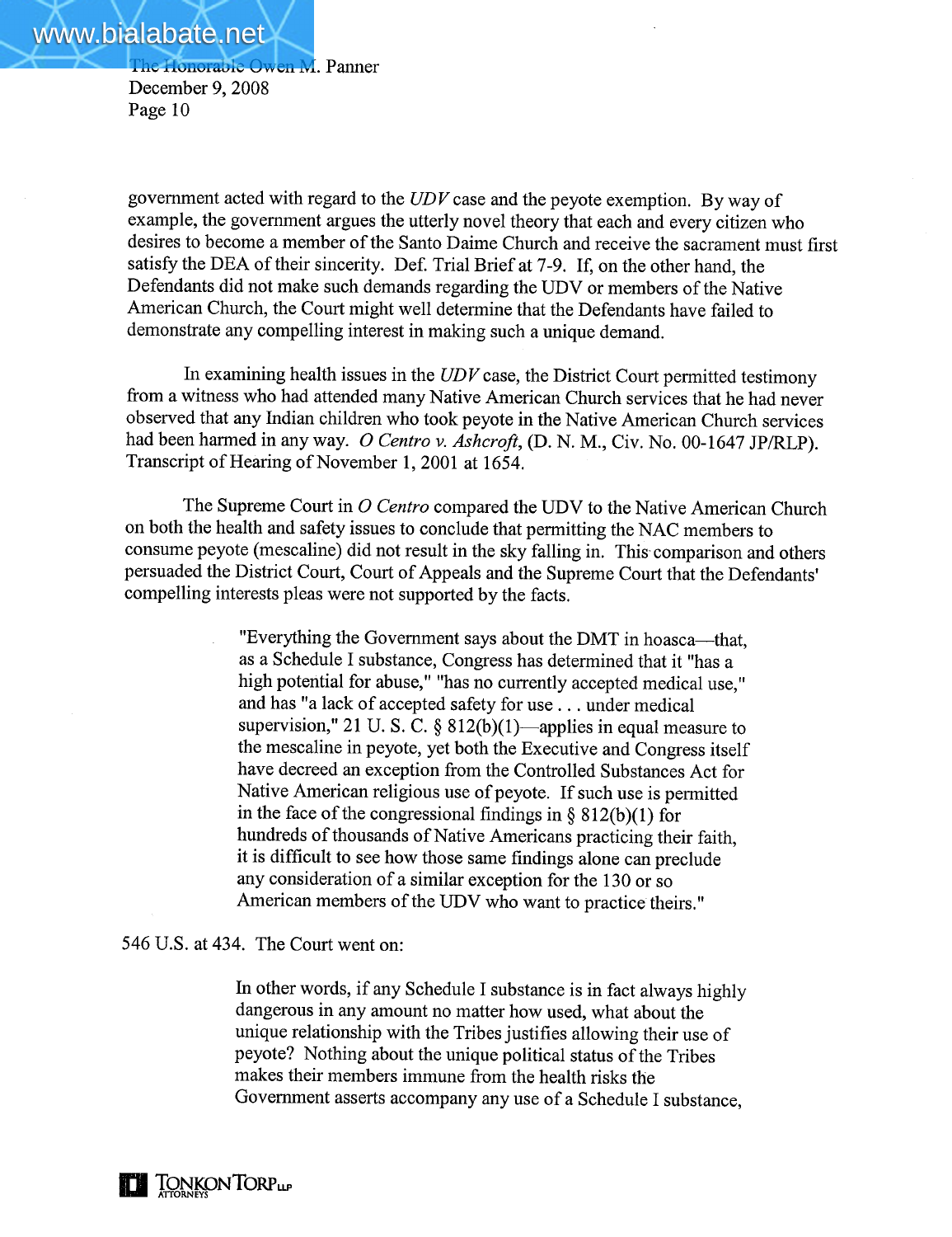> nor insulates the Schedule I substance the Tribes use in religious exercise from the alleged risk of diversion."

Id. at 435. The Court noted that:

The well-established peyote exception also fatally undermines the Governent's broader contention that the Controlled Substances Act establishes a closed regulatory system that admits of no exceptions under RFRA. The Government argues that the effectiveness of the Controlled Substances Act will be "necessarily . . . undercut" if the Act is not uniformly applied, without regard to burdens on religious exercise. Brief for Petitioners 18. The peyote exception, however, has been in place since the outset of the Controlled Substances Act, and there is no evidence that it has "undercut" the Government's ability to enforce the ban on peyote use by non-Indians.

# Id. at 435.

The Defendants themselves have compared the UDV's performance in handling the tea to that of the Native American Church. They voiced "concern" about the trustworthiness ofthe UDV because there was a lack of candor when the UDV was acting underground. DEA's Chief of Diversion, Terrance Woodworth, testified in the UDV case as follows:

- 24 Q. You mentioned a history of working with
- 25 the Native American Church. Do you have any reason
- 1 to doubt that you could cooperate with the UDV in
- 2 the same manner?
- 3 A. Yes, some, based on their lack of candor
- 4 with regard to what has been brought in for the last
- 5 ten years. They have never contacted DEA. They
- 6 have never attempted to get registered with DEA.
- 7 They have never tried to have hoasca exempted from
- 8 controlled status. And in the seizures, the
- 9 documentation clearly was either disguised or
- 10 mislabeled. So there was -- there is significant
- 11 lack of candor. So there is some doubt there.

Transcript at 1423-1424.6

<sup>&</sup>lt;sup>6</sup> Of course Defendants do not advise the Court that many members of the Native American Church were forced to take their sacrament underground before the government changed its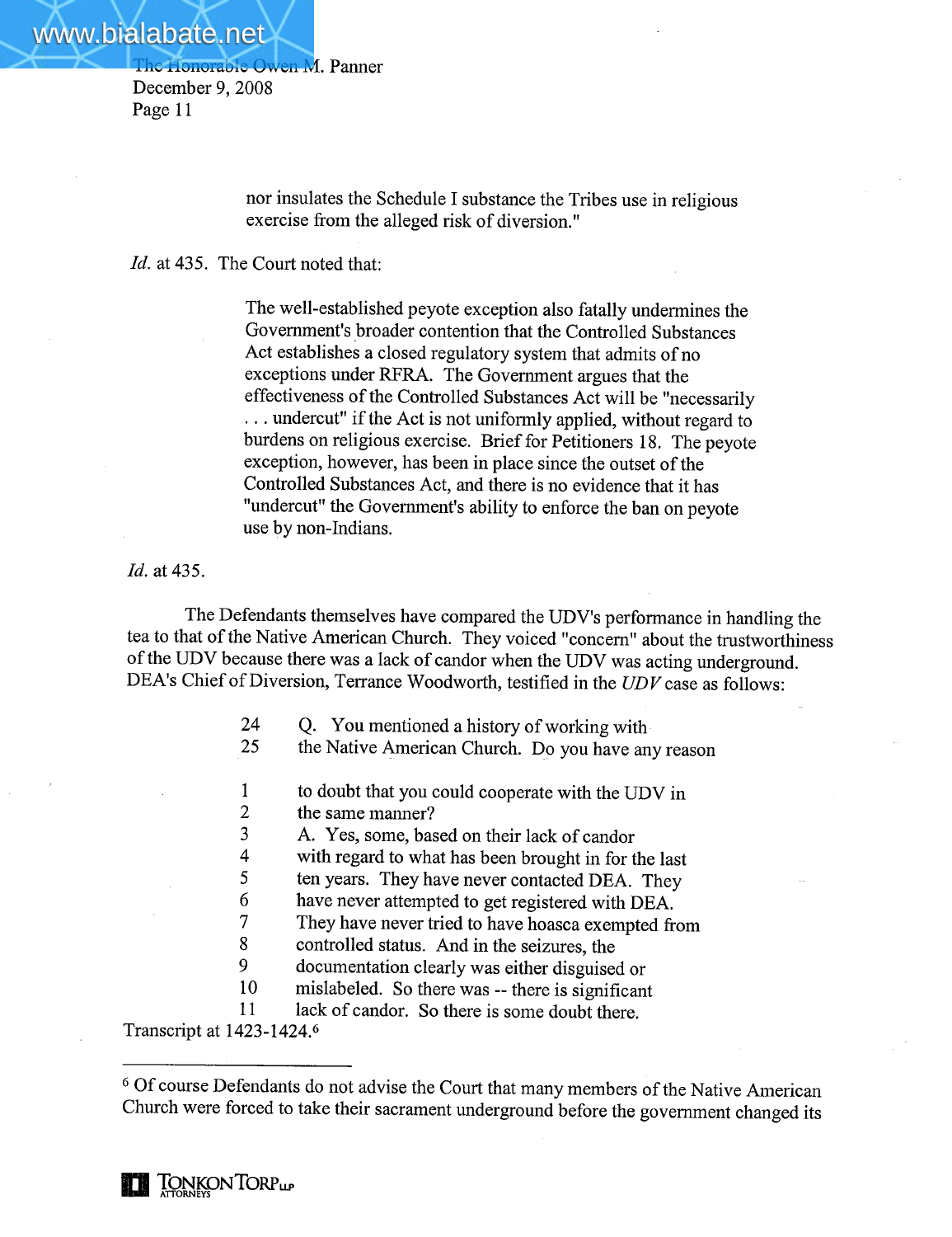By comparing Defendants' behavior regarding the UDV with their permissive attitude toward the use of peyote by the Native American Church, including the "unprohibited" growing, transport and use of the peyote sacrament free of security measures, the Defendants' veiled threats of drug epidemics, and illicit diversion of the hoasca tea, were seen by the Supreme Court for what they are . . . undifferentiated speculation.

In Church of Lukumi Babalu Aye, Inc. v. Hialeah, 508 U.S. 520, 547, 113 S. Ct. 2217, 124 L. Ed. 2d 472 (1993) ("It is established in our strict scrutiny jurisprudence that a law cannot be regarded as protecting an interest 'of the highest order' . . . when it leaves appreciable damage to that supposedly vital interest unprohibited"). Cited in  $O$  Centro, 546 U.S. at 433.

Similarly, it is only by examining how the Defendants in this case protected these socalled "vital interests" in the real world by reference to the peyote exemptions and the UDV case that this Court can decide if Defendants' permitting such interests to go "unprohibited" also undercuts their affirmative defense in this case as it did in the  $O$  Centro litigation.

> INTERROGATORY NO. 14: Do you contend that the religious use of hoasca by O Centro Espirita Beneficiente Uniao do Vegetal or of the Daime tea by members of the Santo Daime presents a significant risk of diversion to non-religious use? If so, identify the specific facts, witnesses, and documents on which you base your contentions. To answer this question properly, identify specific facts that you have regarding each of the teas and do not rely on general findings of Congress that substances on Controlled Substance Schedules are drugs with a high potential for abuse.  $O$ Centro Espirita Beneficiente Uniao Do Vegetal, 546 U.S. 418 (2006).

> OBJECTIONS: To the extent this Interrogatory purports to require a response with respect to the practices of the UDV or Santo Daime Churches of Brazil or of the UDV Church in the United States, as opposed to the specific practices of Plaintiffs, Defendants object to the Request as not reasonably calculated to lead to the production of admissible information. This Request also assumes facts not in evidence. Defendants further object to

ilegal policies toward them, No amount of rhetoric changes the reality that all three Churches have had to conduct services underground as a result of the Defendants so-called closed system and total disregard for the fundamental First Amendment principles now embodied in the RFRA.

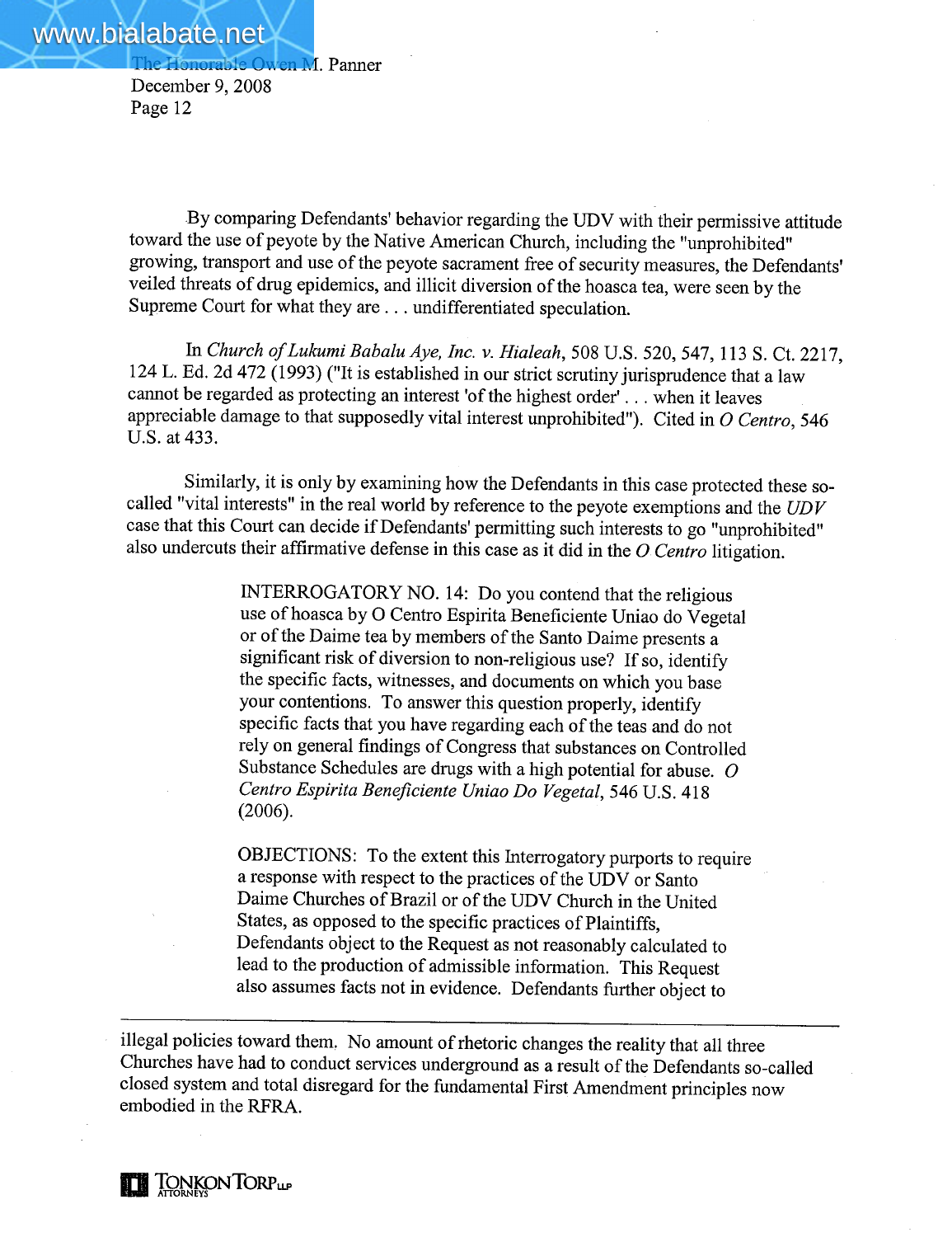The Honorable Owen M. Panner

December 9, 2008 Page 13

> the instruction not to "rely" on "general findings of Congress." As such findings inform all policy and enforcement considerations regarding all Schedule I controlled substances, they cannot be disregarded.

RESPONSE: Subject to and without waiving these Objections, Defendants respond:

Defendants do not have present knowledge to respond fully to this Interrogatory, and Defendants' response will be provided primarily through their witness statements and exhibits. However, initial information collected regarding Plaintiffs suggests that the practices of Plaintiff CHLQ present a significant risk of diversion to non-religious use. See Responses to Interrogatories 1,5, and 7 above; Complaint; Dep. of Jonathan Goldman.

With respect to the Defendants' claim that the UDV experience is irrelevant, Plaintiffs submit that the UDV tea, containing the identical composition as the Santo Daime tea, having the same foul taste and purgative characteristics that Daime has, considered sacred by the faithful as the Daime is, taken only in structured ceremonial rituals as the Daime is, and protected like Daime by church elders against sacrilegious uses of any kind, is at the core of a constellation of circumstances so similar to those in the case before the Court that its history with respect to the diversion issue cannot reasonably be dismissed as irrelevant.

Just as the District, Circuit and Supreme Courts considered the sacramental use of peyote by the Native American Church relevant to evaluate the DEA's claims of "compelling health, safety and diversion interests" and its unbreachable need for its "closed regulatory system," so the UDV as well as the NAC histories have relevance here.

Moreover, Defendants' response with respect to the Plaintiffs themselves is insufficient. It makes veiled references to unspecified "practices" of the CHLQ which "suggest" a significant risk. We submit that this is an argumentative opinion, not "specific facts" as requested.

> INTERROGATORY NO. 15: Do you contend that the use of Daime tea in the Santo Daime religious services or the hoasca tea in the religious services of 0 Centro Espirita Beneficiente Uniao do Vegetal present a significant health risk? If so, identify the fact(s), witness(es) and document(s) that support your contention. Do not base your answer upon Congressional findings generally regarding Schedule I substances.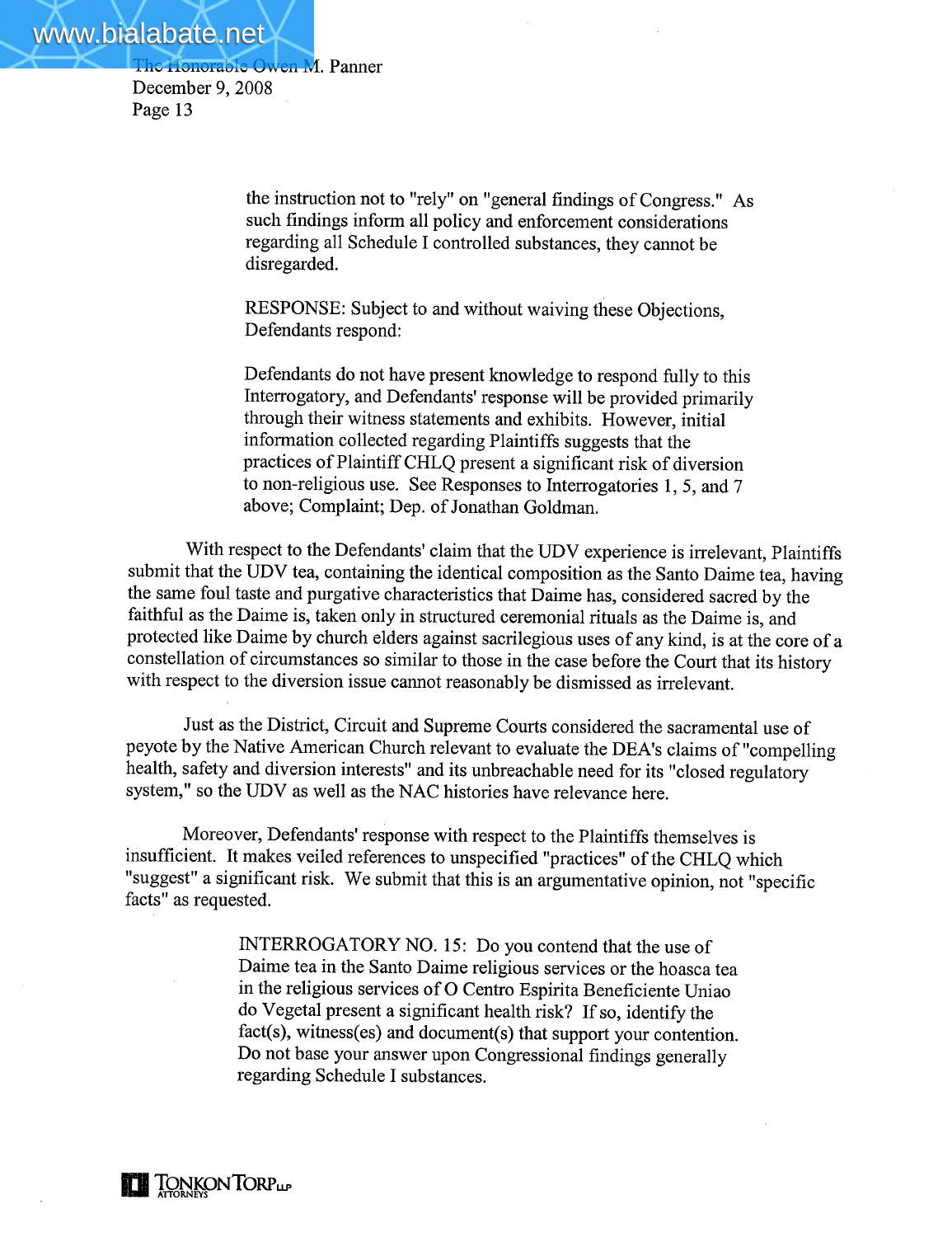> OBJECTIONS: Defendants object to the Request on grounds of vagueness and overbreadth, in that it does not adequately define "Daime," "Santo Daime," "religious services," or "0 Centro Espirita Beneficiente Uniao do Vegetal" sufficiently so as to allow for a response. Defendants further object to the instructions not to "base" any response "upon Congressional findings generally regarding Schedule I substances." As such findings inform all policy and enforcement considerations regarding all Schedule I controlled substances, they cannot be disregarded.

RESPONSE: Subject to and without waiving these Objections, Defendants respond:

Defendants do not have present knowledge to respond fully to this Interrogatory, and Defendants' response will be provided primarily through their witness statements and exhibits. However, initial information collected regarding Plaintiffs suggests that the reported practices of Plaintiffs present significant health risks. See response to Interrogatories 5, 7, and 14 above.

Defendants failed to answer the question at all regarding the UDV. Suggesting that use of the term "religious services" is "vague" is to ignore meanings of the term in common parlance and a mere artifice to avoid a direct answer. Plaintiffs' position here is similar to the preceding Interrogatory and Response.

> REQUEST FOR ADMISSION NO.6: Admit that thè Santo Daime is a religion.

OBJECTIONS: Defendants object to this Request on grounds of vagueness. The Request does not identify what is meant by "religion" (i.e., a legally-recognized church, a religious corporate entity registered with the governent, a set of shared beliefs held by specified groups of individuals), nor what is meant by "Santo Daime." Defendants also object to the extent the Request asks Defendants to state a conclusion regarding the allegedly sincere religious practices of plaintiffs in this litigation-a matter relating to controverted legal conclusions to be litigated in this case.

RESPONSE: Subject to and without waiving the foregoing Objections, Defendants admit that various organizations in Brazil identify themselves as "Santo Daime."